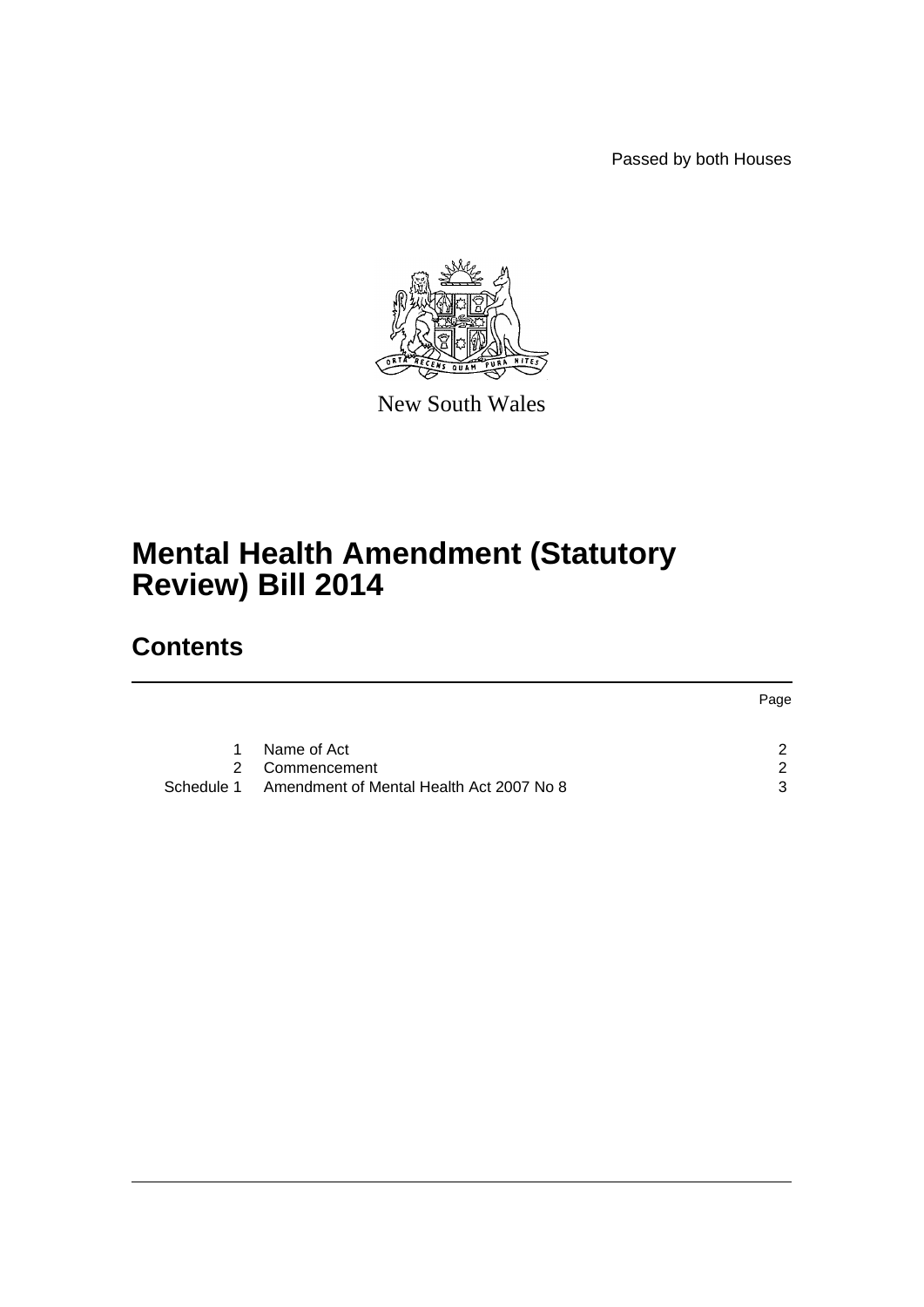*I certify that this public bill, which originated in the Legislative Assembly, has finally passed the Legislative Council and the Legislative Assembly of New South Wales.*

> *Clerk of the Legislative Assembly. Legislative Assembly, Sydney,* , 2014



New South Wales

# **Mental Health Amendment (Statutory Review) Bill 2014**

Act No , 2014

An Act to amend the *Mental Health Act 2007* with respect to the admission, discharge, care, treatment and review of patients and other persons; and for other purposes.

*I have examined this bill and find it to correspond in all respects with the bill as finally passed by both Houses.*

*Assistant Speaker of the Legislative Assembly.*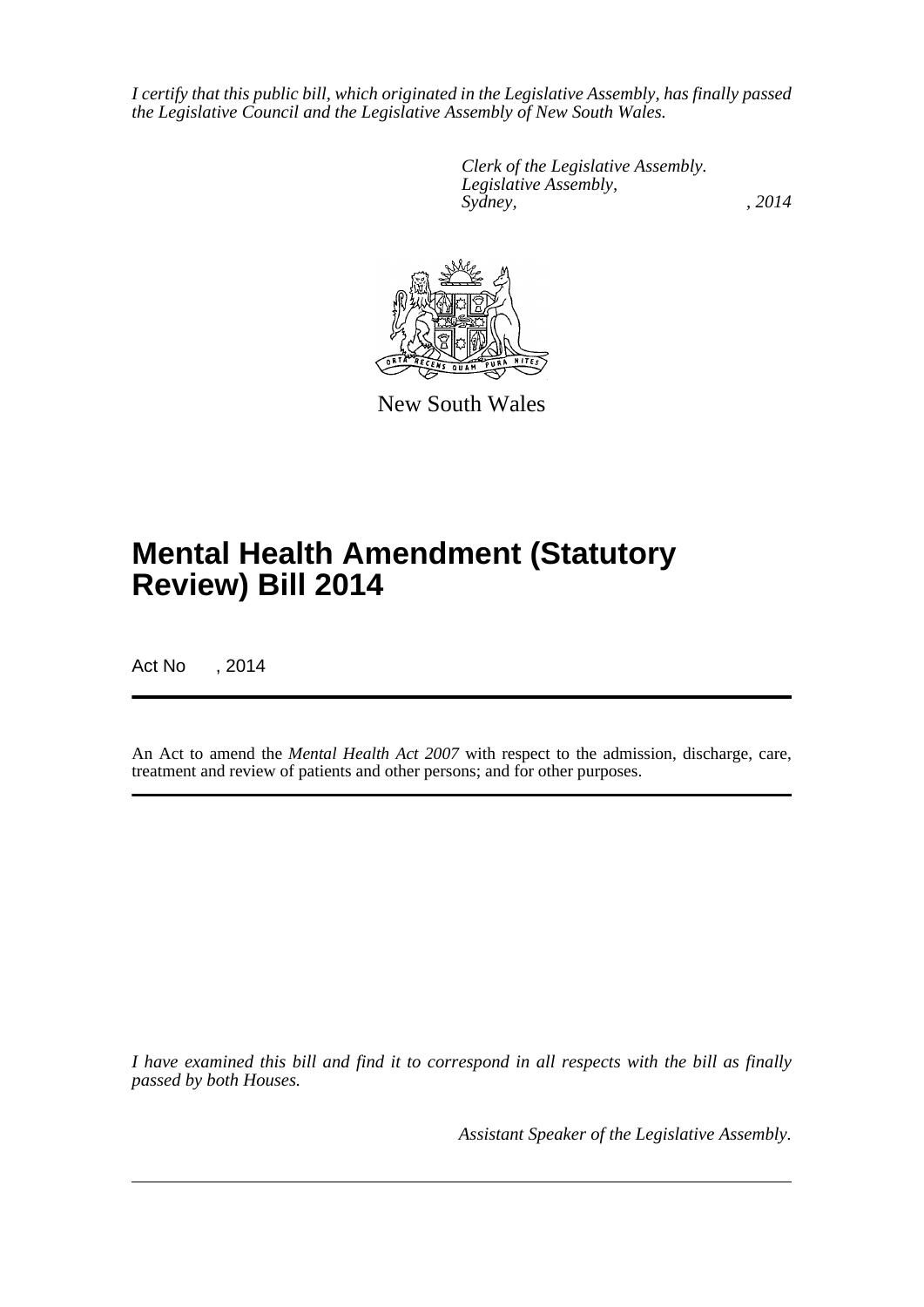## <span id="page-2-0"></span>**The Legislature of New South Wales enacts:**

## **1 Name of Act**

This Act is the *Mental Health Amendment (Statutory Review) Act 2014*.

## <span id="page-2-1"></span>**2 Commencement**

This Act commences on a day or days to be appointed by proclamation.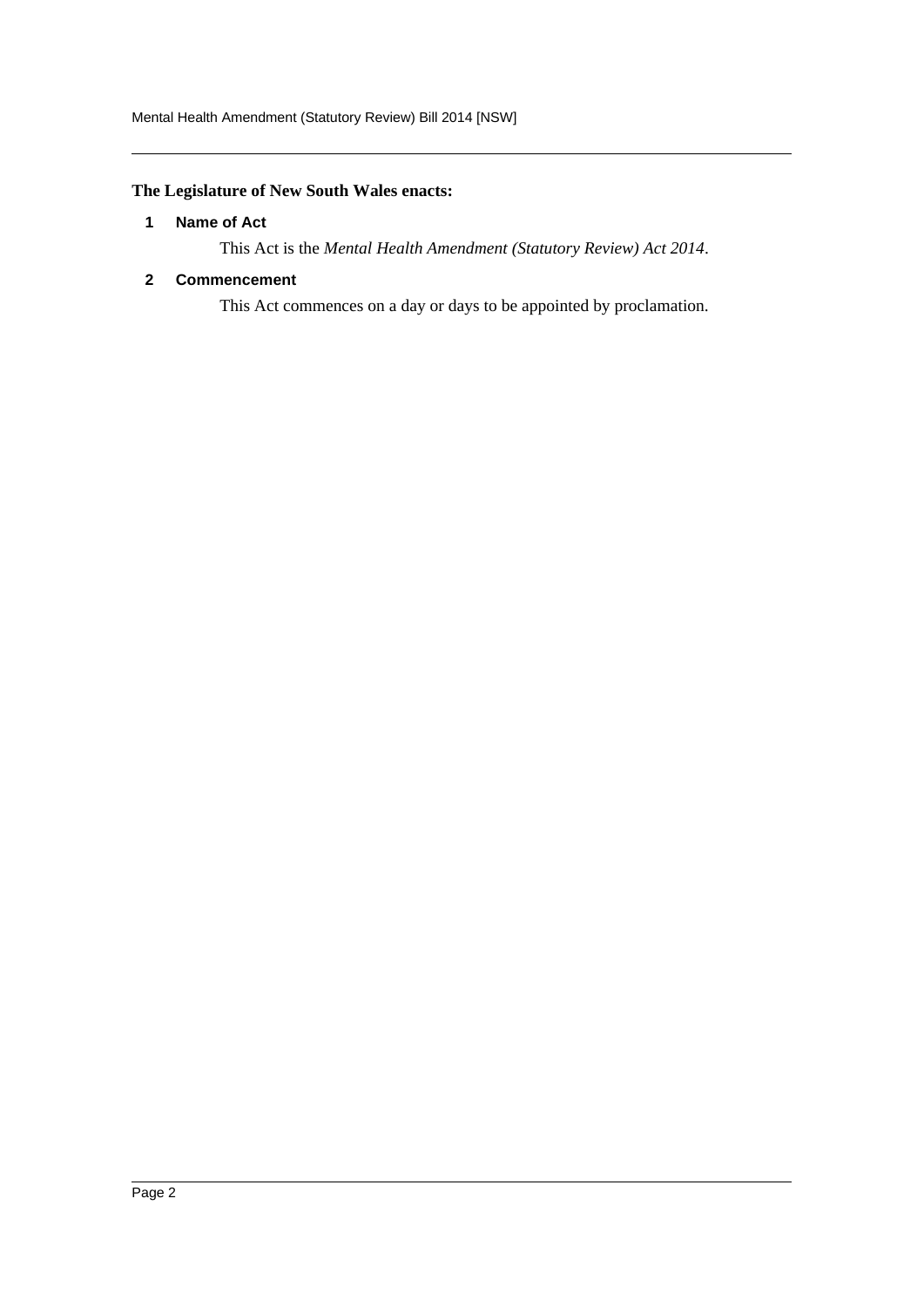## <span id="page-3-0"></span>**Schedule 1 Amendment of Mental Health Act 2007 No 8**

## **[1] Whole Act (except the definition of "Director-General" in section 4 (1) and Schedule 6)**

Omit "Director-General" and "Department of Health" wherever occurring.

Insert instead "Secretary" and "Ministry of Health", respectively.

## **[2] Section 3 Objects of Act**

Omit section 3 (a). Insert instead:

(a) to provide for the care and treatment of, and to promote the recovery of, persons who are mentally ill or mentally disordered, and

## **[3] Section 3 (b) and (e)**

Omit ", treatment and control" wherever occurring. Insert instead "and treatment".

## **[4] Section 3 (d)**

Insert "and, where necessary, to provide for treatment for their own protection or the protection of others" after "appropriate care".

## **[5] Section 4 Definitions**

Omit the definition of *Director-General* from section 4 (1).

Insert in alphabetical order:

*Secretary* means the Secretary of the Ministry of Health.

## **[6] Section 4 (1)**

Omit the definition of *primary carer*. Insert in alphabetical order: *designated carer*—see section 71. *principal care provider*—see section 72A.

## **[7] Section 9 Review of voluntary patients**

Omit "as a voluntary patient" from section 9 (1).

Insert instead "whether in a voluntary or involuntary capacity".

## **[8] Section 9 (2)**

Insert "and whether the patient is likely to benefit from further care or treatment as a voluntary patient" after "voluntary patient".

## **[9] Section 10 Detention of voluntary patients in mental health facilities**

Insert after section 10 (2):

(3) A voluntary patient in a mental health facility may be detained for a period of up to 2 hours for the purpose of enabling an authorised medical officer to exercise the officer's functions under this section.

## **[10] Section 16 Certain words or conduct may not indicate mental illness or disorder**

Omit "developmental disability of mind" from section 16 (1) (j).

Insert instead "an intellectual disability or developmental disability".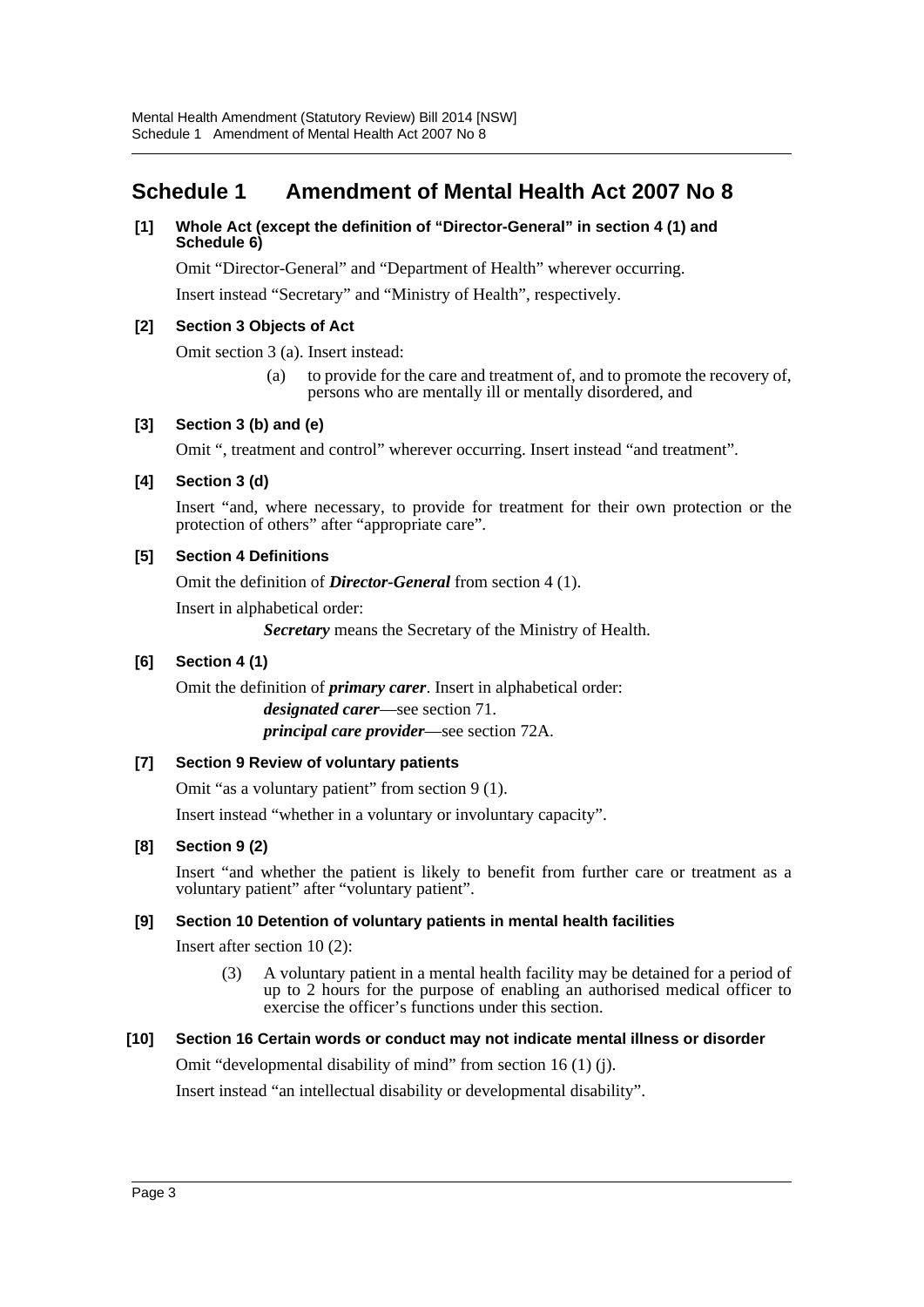## **[11] Section 18 When a person may be detained in mental health facility**

Omit "primary carer," from section 18 (1) (g).

Insert instead "designated carer, the principal care provider, a".

#### **[12] Section 19 Detention on certificate of medical practitioner or accredited person**

Omit "the primary carer" from section 19 (2) (d).

Insert instead "a designated carer, the principal care provider".

## **[13] Section 19A**

Insert after section 19:

#### **19A Examination by audio visual link for purposes of mental health certificate**

- (1) A medical practitioner or accredited person may examine or observe a person's condition using an audio visual link for the purpose of determining whether to issue a mental health certificate if it is not reasonably practicable for a medical practitioner or accredited person to personally examine or observe the person for that purpose.
- (2) A medical practitioner or accredited person must not carry out an examination or observation using an audio visual link unless the medical practitioner or accredited person is satisfied that the examination or observation can be carried out in those circumstances with sufficient skill and care so as to form the required opinion about the person.
- (3) The regulations may make provision for or with respect to the audio visual link technology that may be used for the purposes of this section and the medical practitioners who may examine or observe a person for the purposes of this section.

#### **[14] Section 26 Detention on request of designated carer, principal care provider, relative or friend**

Omit "the primary carer" from section 26 (1).

Insert instead "a designated carer, the principal care provider".

## **[15] Section 27A**

Insert after section 27:

#### **27A Examinations by medical practitioners or accredited persons for purposes of detention**

- (1) If it is not reasonably practicable for an authorised medical officer of a mental health facility or other medical practitioner to personally examine a person or observe the person's condition for the purpose of determining under section 27 whether the person is a mentally ill person or a mentally disordered person, the person may be examined or observed for that purpose:
	- (a) by a medical practitioner at another place using an audio visual link, or
	- (b) in person by an accredited person authorised by the medical superintendent of the mental health facility to do so.
- (2) The examination or observation must be carried out by a medical practitioner who is a psychiatrist if that is a requirement of section 27.
- (3) A medical practitioner must not carry out an examination or observation using an audio visual link unless the medical practitioner is satisfied that the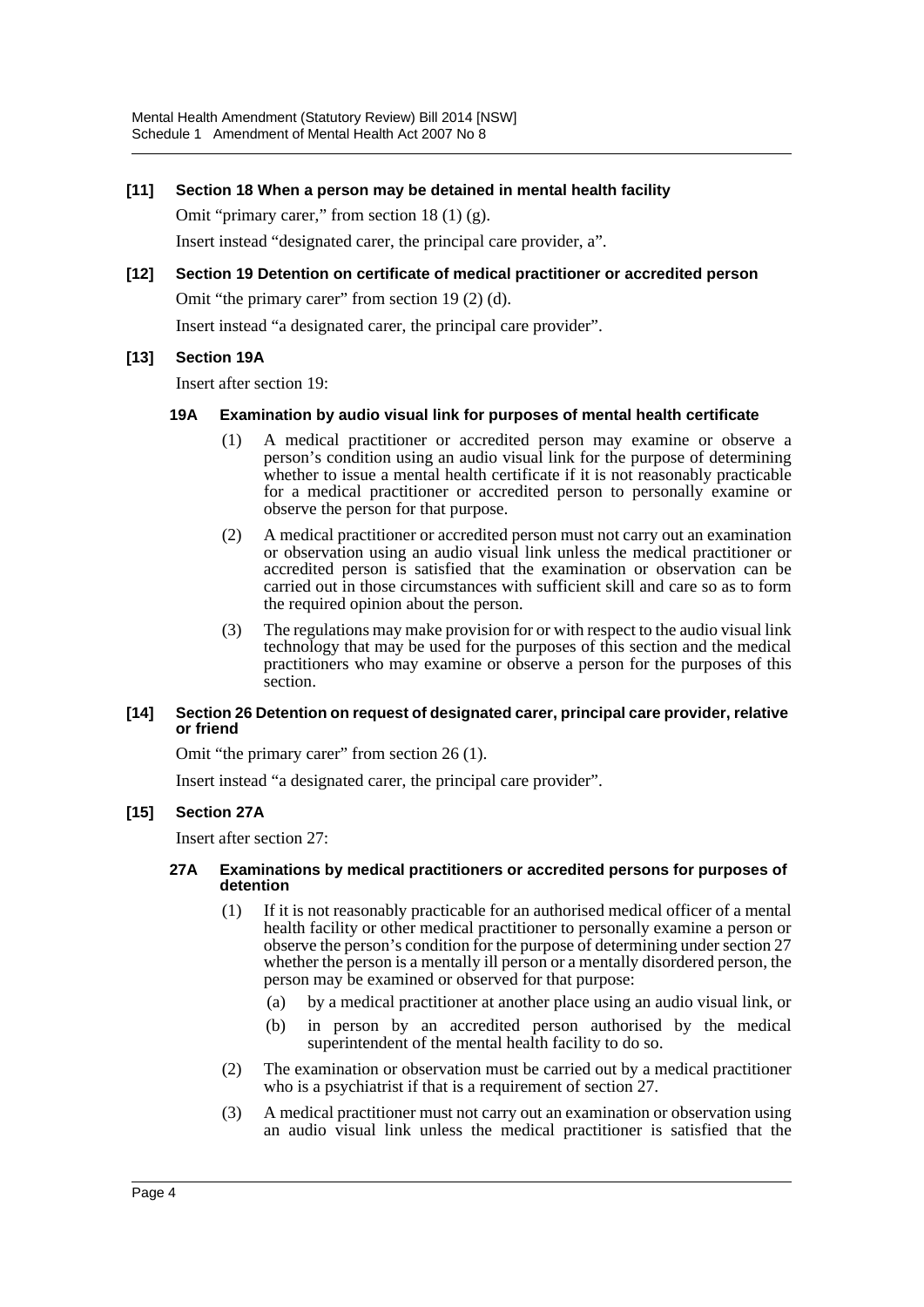examination or observation can be carried out in those circumstances with sufficient skill and care so as to form the required opinion about the person.

- (4) A medical practitioner who is not a psychiatrist, or an accredited person, who examines or observes a person under this section must, if it is reasonably practicable to do so, seek the advice of a psychiatrist before making a determination as to whether the person is a mentally ill person or a mentally disordered person. The psychiatrist is not required to examine or observe the person.
- (5) The regulations may make provision for or with respect to the audio visual link technology that may be used for the purposes of this section and the medical practitioners who may examine or observe a person for the purposes of this section.

## **[16] Section 28 Obligations of examining medical practitioners and accredited persons**

Insert "or accredited person" after "medical practitioner" wherever occurring.

## **[17] Section 28 (2)**

Insert "or 27A" after "section 27".

## **[18] Section 32 Detention on order of Magistrate or bail officer**

Omit "one hour" from section 32 (4) (a). Insert instead "2 hours".

## **[19] Section 32 (4) (c)**

Omit "the person's primary carer".

Insert instead "a designated carer or the principal care provider of the person".

## **[20] Section 34 Mental health inquiries to be held**

Omit "primary carers" from the note to section 34 (1). Insert instead "designated carers and the principal care provider".

## **[21] Section 34 (2)**

Omit "The primary carer".

Insert instead "Any designated carer or the principal care provider".

## **[22] Section 35 Purpose and findings of mental health inquiries**

Omit "the person's primary carer" from section 35 (5) (a).

Insert instead "a designated carer or the principal care provider of the person".

## **[23] Section 38 Purpose and findings of reviews of involuntary patients**

Omit section 38 (5). Insert instead:

- (5) In any other case that the Tribunal determines that a patient is a mentally ill person, it must make an order that the patient be discharged from the mental health facility in which the patient is detained and may make any of the following orders:
	- (a) an order that the patient be discharged into the care of a designated carer or the principal care provider of the person,
	- (b) a community treatment order.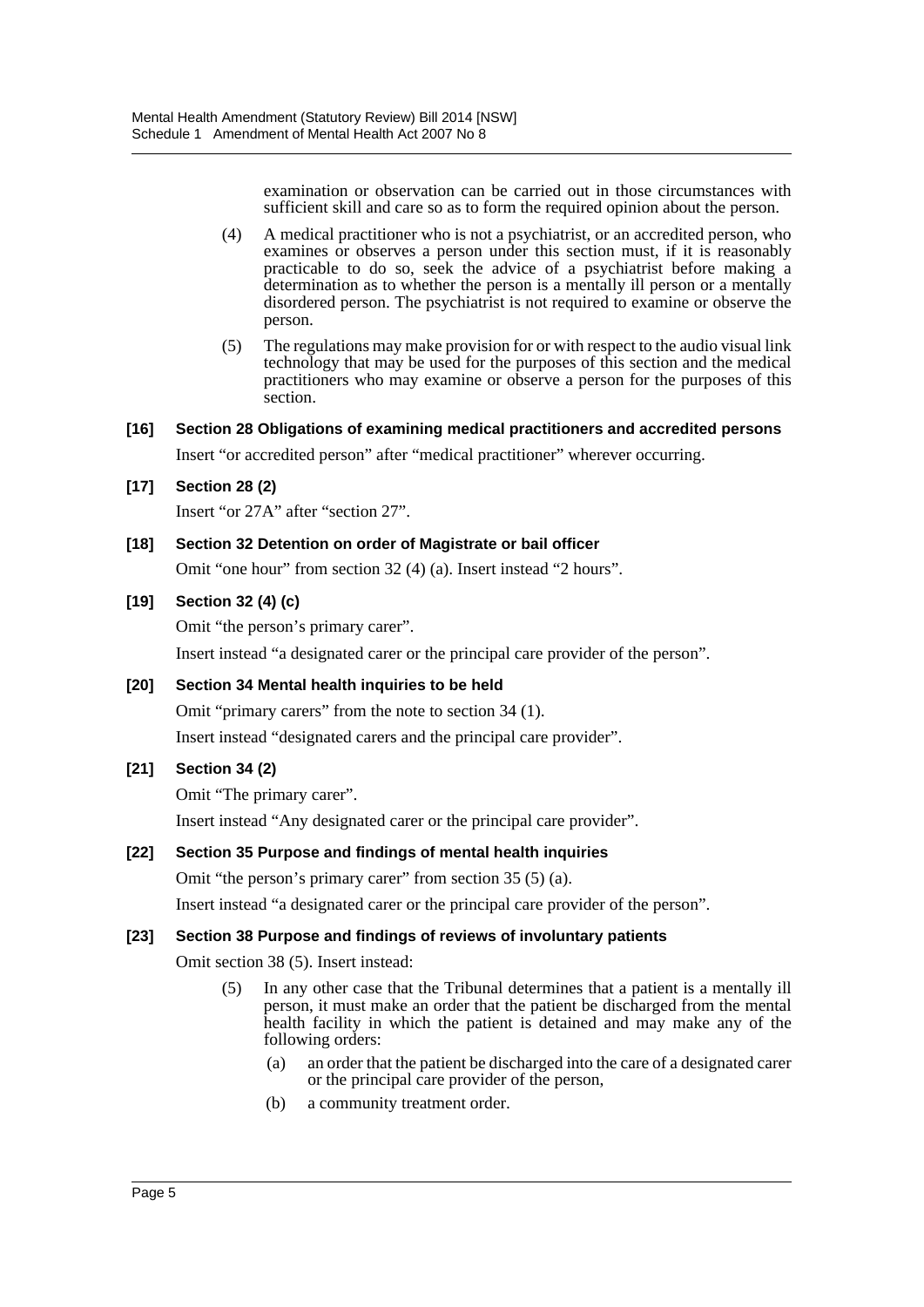## **[24] Section 41 Discharge on making of community treatment order**

Insert after section 41 (2):

(3) This section is subject to any order made under section 53 deferring the discharge of an involuntary patient.

#### **[25] Section 43 Discharge of involuntary patients on application of designated carer or principal care provider**

Omit "The primary carer" from section 43 (1).

Insert instead "Any designated carer or the principal care provider".

## **[26] Section 44 Appeals against discharge refusals**

Insert after section 44 (5):

(6) The Tribunal may defer the operation of an order under this section for the discharge of a person for a period of up to 14 days, if the Tribunal decides it is in the best interests of the person to do so. **Note.** The Tribunal may, on application, make a community treatment order for an involuntary patient or detained person who is the subject of an appeal (see section 51).

#### **[27] Section 51 Community treatment orders**

Insert after section 51 (5):

(6) Without limiting subsection (5) (c), an application for a community treatment order may be made, and determined by the Tribunal, in the same proceedings as an appeal under section 44.

#### **[28] Section 52 Notice of applications**

Omit section 52 (4). Insert instead:

- (4) Subsection (3) does not apply:
	- (a) to an application for a further community treatment order in respect of an affected person who was the subject of a current community treatment order when the notice was given, or
	- (b) if the Tribunal decides it is in the best interests of the affected person that the application be heard earlier than 14 days after the notice is given.

## **[29] Section 53 Determination of applications for community treatment orders**

Insert after section 53 (7):

(8) The Tribunal may order that the discharge of an involuntary patient for whom a community treatment order is made be deferred for a period of up to 14 days, if the Tribunal thinks it is in the best interests of the patient to do so.

## **[30] Section 57 Duties and functions of affected person and mental health facility**

Omit "the primary carer" from section 57 (4) (b).

Insert instead "any designated carer or the principal care provider".

## **[31] Section 66 Revocation by director of community treatment**

## Insert at the end of the section:

(2) Before revoking a community treatment order, the director must consult the affected person and, if it is reasonably practicable to do so, any designated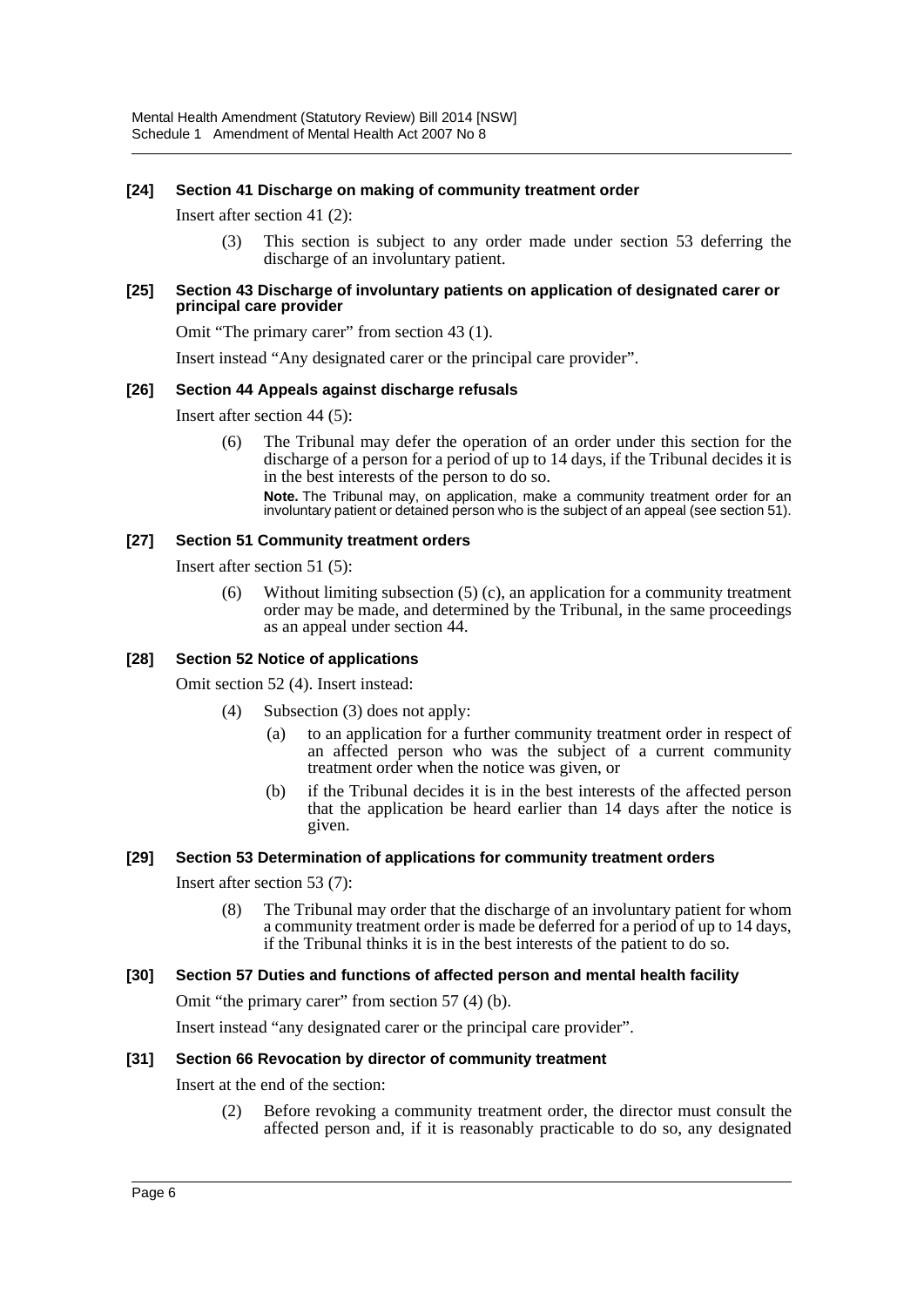carer and the principal care provider of the affected person (if the principal care provider is not a designated carer).

(3) The director must notify the Tribunal in writing if the director revokes a community treatment order or decides not to apply to the Tribunal for a further order.

#### **[32] Section 66A**

Insert after section 66:

#### **66A Notifications**

The director of community treatment of the declared mental health facility implementing a community treatment order must take all reasonably practicable steps to notify any designated carer and the principal care provider of the affected person (if the principal care provider is not a designated carer) of the order and if any of the following events occur:

- (a) the order is varied or revoked by the Tribunal or director,
- (b) an application is made for a further order or the director decides not to apply for a further order.

## **[33] Chapter 4, Part 1, heading**

Omit "**and primary carers**".

Insert instead "**, designated carers and principal care providers**".

#### **[34] Section 68 Principles for care and treatment**

Insert "and be supported to pursue their own recovery" after "treatment" where thirdly occurring in section 68 (e).

## **[35] Section 68 (g)–(g2)**

Omit section 68 (g). Insert instead:

- (g) any special needs of people with a mental illness or mental disorder should be recognised, including needs related to age, gender, religion, culture, language, disability or sexuality,
- (g1) people under the age of 18 years with a mental illness or mental disorder should receive developmentally appropriate services,
- (g2) the cultural and spiritual beliefs and practices of people with a mental illness or mental disorder who are Aboriginal persons or Torres Strait Islanders should be recognised,

## **[36] Section 68 (h)**

Omit "plans for ongoing care".

Insert instead "recovery plans and to consider their views and expressed wishes in that development".

## **[37] Section 68 (h1)**

Insert after section 68 (h):

(h1) every effort that is reasonably practicable should be made to obtain the consent of people with a mental illness or mental disorder when developing treatment plans and recovery plans for their care, to monitor their capacity to consent and to support people who lack that capacity to understand treatment plans and recovery plans,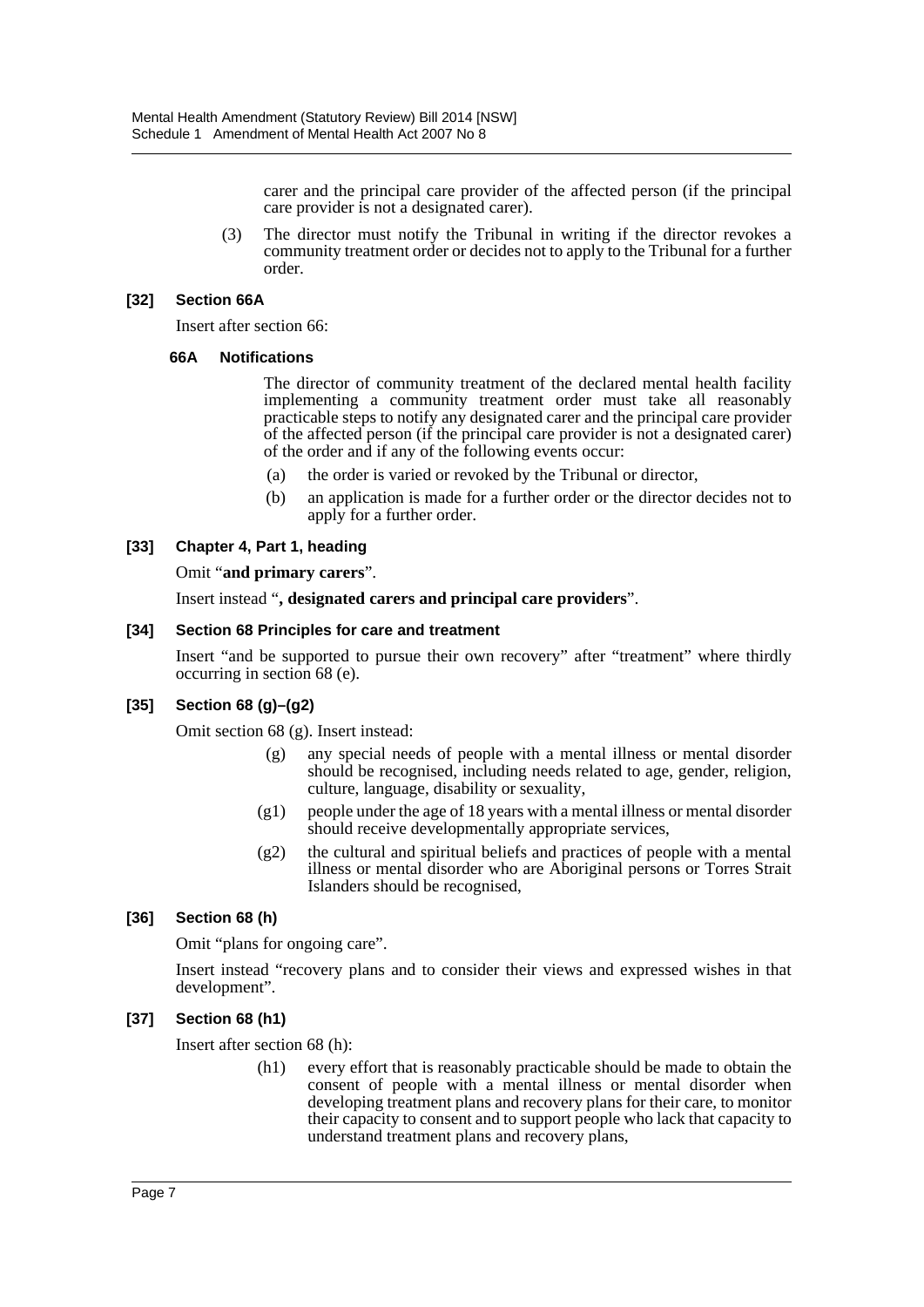## **[38] Section 68 (j)**

Omit the paragraph. Insert instead:

(j) the role of carers for people with a mental illness or mental disorder and their rights under this Act to be kept informed, to be involved and to have information provided by them considered, should be given effect.

#### **[39] Section 71 Designated carers**

Omit "*primary carer*" from section 71 (1). Insert instead "*designated carer*".

#### **[40] Section 71 (1) (c)**

Omit "the person nominated by the patient as the primary carer".

Insert instead "a person nominated by the patient as a designated carer".

#### **[41] Section 71 (1) (d) (ii)**

Omit "person". Insert instead "individual".

#### **[42] Section 71 (2)**

Insert in alphabetical order:

*relative* of a patient who is an Aboriginal person or a Torres Strait Islander includes a person who is part of the extended family or kin of the patient according to the indigenous kinship system of the patient's culture.

#### **[43] Section 72 Nomination of designated carers**

Omit section 72 (1). Insert instead:

(1) A person may nominate up to 2 persons to be the person's designated carers for the purposes of this Act.

## **[44] Sections 72A and 72B**

Insert after section 72:

## **72A Principal care providers**

- (1) The *principal care provider* of a person for the purposes of this Act is the individual who is primarily responsible for providing support or care to the person (other than wholly or substantially on a commercial basis).
- (2) An authorised medical officer at a mental health facility or a director of community treatment may, for the purposes of complying with a provision of this Act or the regulations, determine who is the principal care provider of a person.
- (3) The authorised medical officer must not determine that a person is the principal care provider of another person if the person is excluded from being given notice or information about the other person under this Act.
- (4) An authorised medical officer or a director of community treatment is not required to give effect to a requirement relating to a principal care provider of a person under this Act or the regulations if the officer or director reasonably believes that to do so may put the person or the principal care provider at risk of serious harm.
- (5) A principal care provider of a person may also be a designated carer of the person.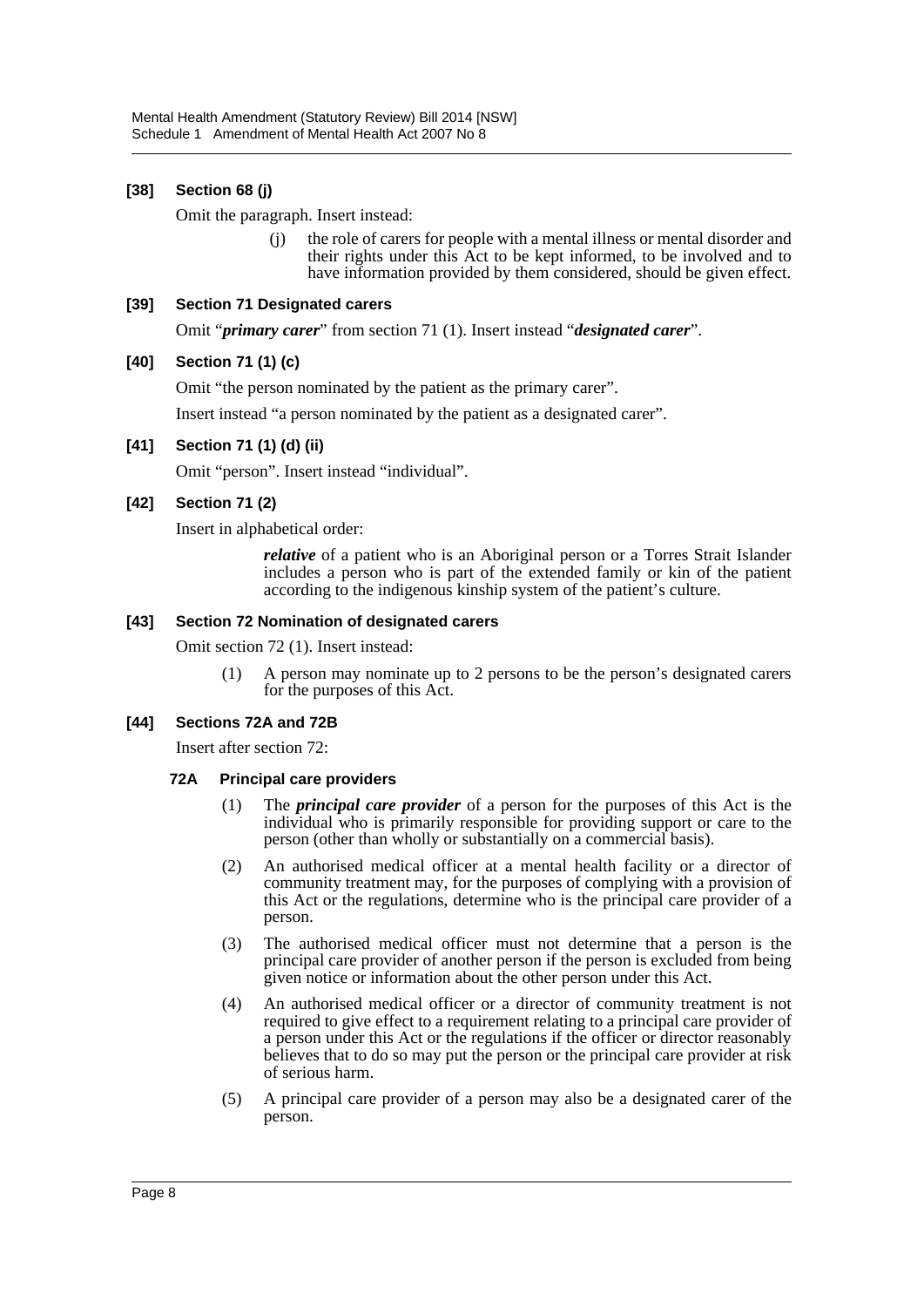#### **72B Requirement to consider information provided by other persons about patients or detained persons when making detention or discharge decisions**

An authorised medical officer or other medical practitioner or accredited person who examines an involuntary patient or person detained in a mental health facility for the purposes of determining whether the person is a mentally ill person or a mentally disordered person or whether to discharge the patient or person is to consider any information provided by the following persons, if it is reasonably practicable to do so:

- (a) any designated carer, principal care provider, relative or friend of the patient or person,
- (b) any medical practitioner or other health professional who has treated the patient or person in relation to a relevant matter,
- (c) any person who brought the patient or person to the mental health facility.

## **[45] Section 73 Information about medication**

Omit "the primary carer" from section 73 (2) (b).

Insert instead "any designated carer or the principal care provider".

## **[46] Section 74A**

Insert after section 74:

## **74A Information to be given to voluntary patients**

- (1) An authorised medical officer of a mental health facility must give a person who becomes a voluntary patient of the facility an oral explanation and a written statement of the person's legal rights and other entitlements under this Act.
- (2) The explanation and statement must be given as soon as practicable after the person becomes a voluntary patient of the mental health facility, whether or not the patient was a patient or detained in the facility immediately before becoming a voluntary patient.
- (3) The written statement is to be in the form set out in Schedule 3A.
- (4) If the authorised medical officer is of the opinion that the person is not capable of understanding the explanation or statement when it is first given, another explanation or statement must be given to the person if the person becomes capable of understanding the explanation or statement.
- (5) The authorised medical officer must, if the person is unable to communicate adequately in English but is able to communicate adequately in another language, arrange for the oral explanation to be given in that other language.

## **[47] Section 75 Notification to carers of initial detention**

Omit "the primary carer" from section 75 (1).

Insert instead "any designated carer and the principal care provider (if the principal care provider is not a designated carer)".

## **[48] Section 76 Notification of mental health inquiries**

Omit "the person's primary carer" from section 76 (1) (b).

Insert instead "any designated carer and the principal care provider of the person (if the principal care provider is not a designated carer)".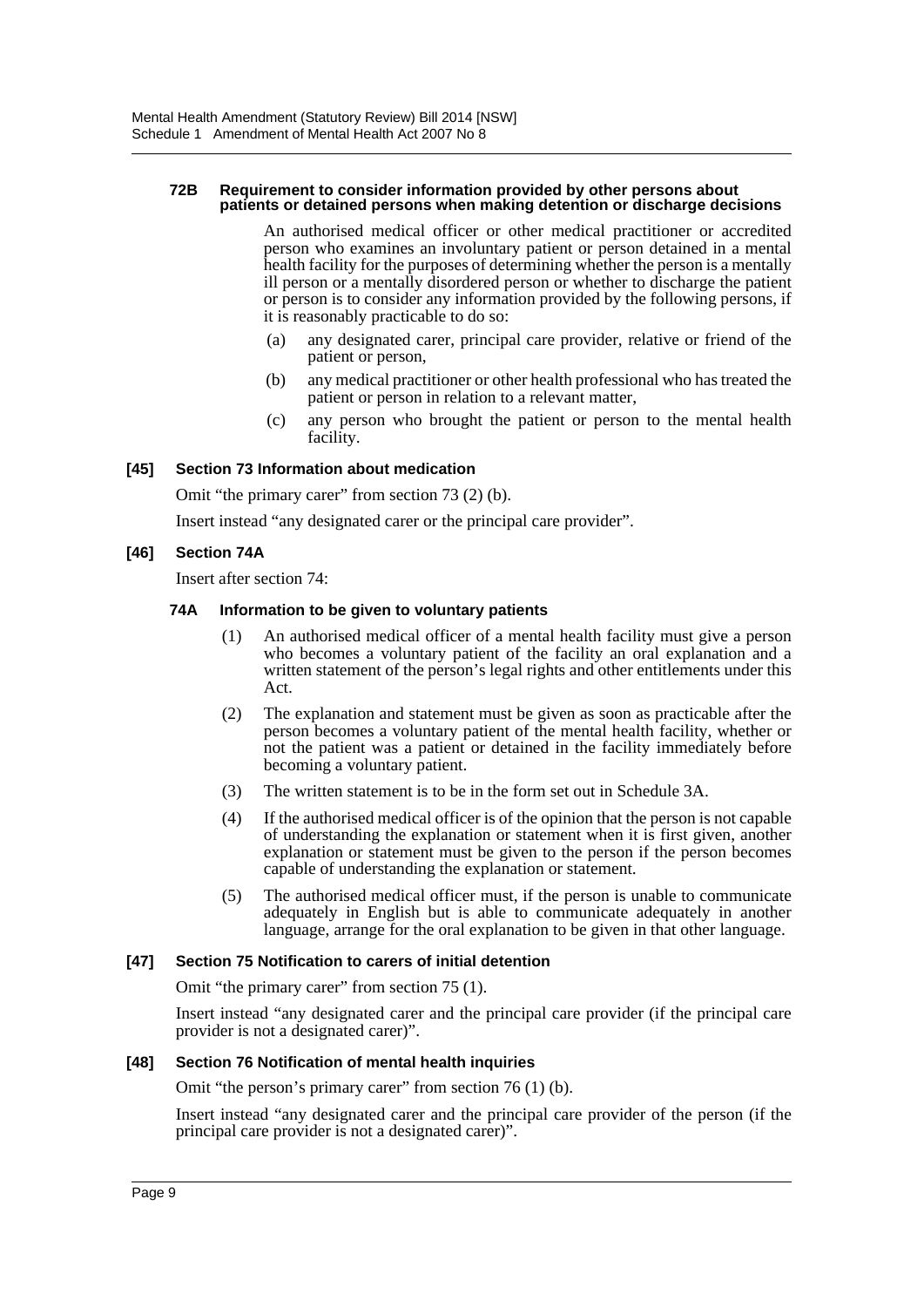## **[49] Section 76 (3)**

Omit "the primary carer".

Insert instead "any designated carer and the principal care provider (if the principal care provider is not a designated carer)".

#### **[50] Section 78 Notifications to designated carers and principal care providers of events affecting patients or detained persons**

Omit "the primary carer" from section 78 (1).

Insert instead "any designated carer and the principal care provider (if the principal care provider is not a designated carer)".

## **[51] Section 79 Discharge and other planning**

Omit "the primary carer" from section 79 (1).

Insert instead "any designated carer and the principal care provider (if the principal care provider is not a designated carer)".

## **[52] Section 79 (2)**

Omit "primary carer".

Insert instead "designated carer and the principal care provider (if the principal care provider is not a designated carer)".

## **[53] Section 79 (3)**

Omit "the patient's or person's primary carer".

Insert instead "any designated carer and the principal care provider (if the principal care provider is not a designated carer) of the patient or person".

## **[54] Section 83 Prohibited treatments**

Omit "intracerebral electrodes" wherever occurring in the definition of *psychosurgery* in section 83 (2).

Insert instead "electrodes within the brain".

## **[55] Section 89 When electro convulsive therapy may be administered**

Insert "or a person who is under the age of 16 years" after "involuntary patient" wherever occurring in section 89 (a) and (b).

#### **[56] Section 93 When electro convulsive therapy may be administered to persons other than involuntary patients or persons under 16**

Insert "or a person who is under the age of 16 years" after "involuntary patient" in section 93 $(1)$ .

#### **[57] Section 94 When electro convulsive therapy may be administered to involuntary patients or persons under 16**

Insert "or a person who is under the age of 16 years" after "involuntary patient" in section 94 $(1)$ .

## **[58] Section 94 (2)**

Insert "(other than a patient who is under the age of 16 years)" after "involuntary patient".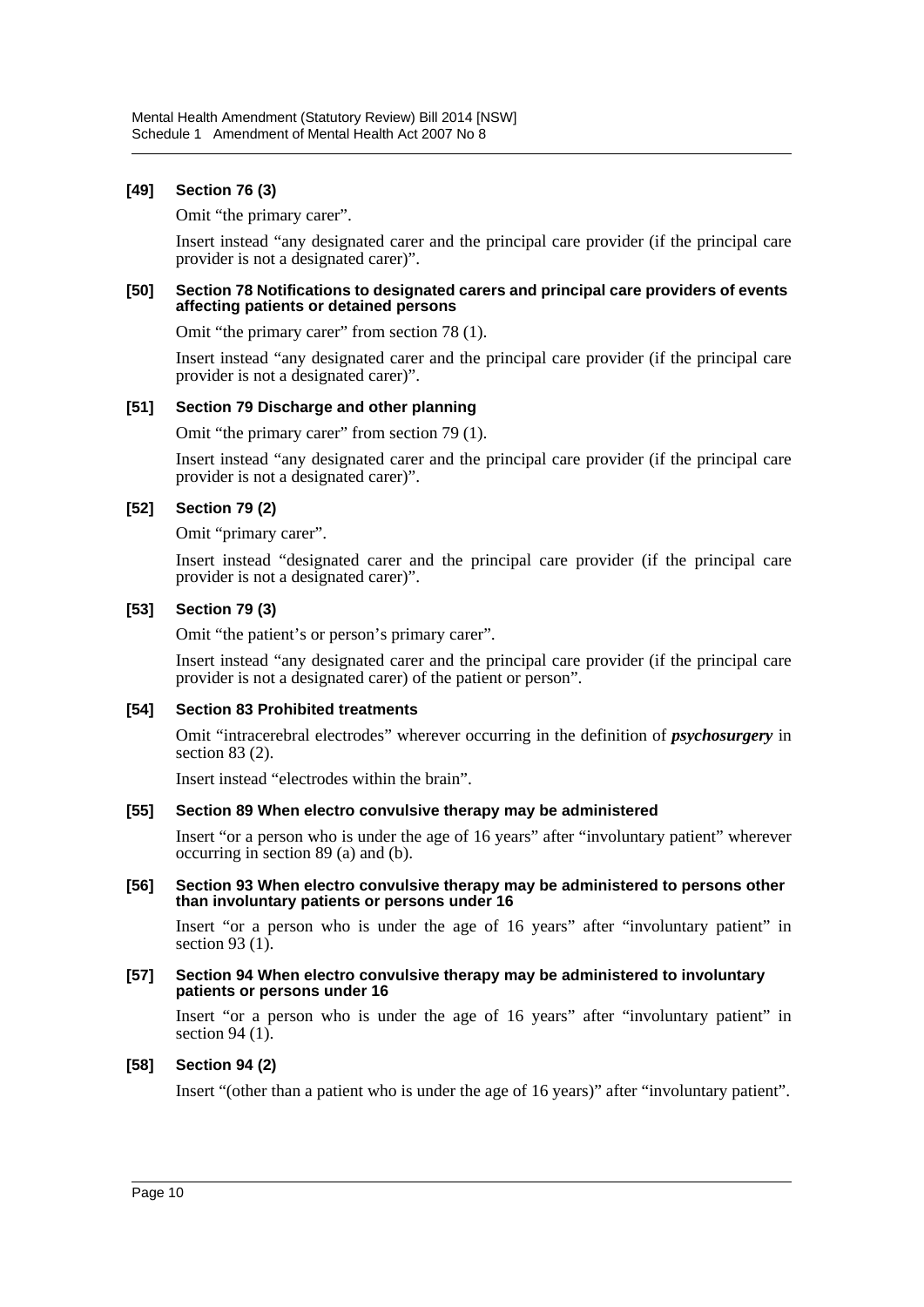## **[59] Section 94 (2A)**

Insert after section 94 (2):

(2A) An authorised medical officer may apply to the Tribunal for an ECT administration inquiry about a person who is under the age of 16 years (including an involuntary patient) if a certificate is given under this section by at least 2 medical practitioners, at least one of whom is a psychiatrist with expertise in the treatment of children or adolescents.

## **[60] Section 96 Purpose and findings of ECT inquiries**

Insert "**or persons under 16**" after "**patients**" wherever occurring in the headings to section 96 $(2)$ , (4) and (5).

## **[61] Section 96 (2)**

Insert "or person under the age of 16 years" after "patient".

**[62] Section 96 (3), heading**

Insert "(**other than persons under 16**)" after "**patients**".

## **[63] Section 96 (3)**

Insert "for an involuntary patient (other than a person under the age of 16 years)" after "ECT determination".

## **[64] Section 96 (3A)**

Insert after section 96 (3):

## (3A) **ECT determinations that enable treatment of persons under 16**

An ECT determination for a person under the age of 16 years (including an involuntary patient) is a determination:

- (a) in the case of an involuntary patient or other person, that:
	- (i) the person is capable of giving informed consent to the electro convulsive therapy and has given that consent, and
	- (ii) after considering the medical opinions and other information placed before it, the Tribunal is satisfied that the electro convulsive therapy is a reasonable and proper treatment and is necessary or desirable for the safety or welfare of the person, or
- (b) in the case of an involuntary patient, that:
	- (i) the patient is incapable of giving informed consent or is capable of giving informed consent to the electro convulsive therapy but has refused, or has neither consented nor refused, to have the treatment administered, and
	- (ii) after considering the medical opinions and other information placed before it, the Tribunal is satisfied that the electro convulsive therapy is a reasonable and proper treatment and is necessary or desirable for the safety or welfare of the person.

## **[65] Section 96 (6) (d1)**

Insert after section 96 (6) (d):

(d1) in the case of an ECT administration inquiry for a person who is under the age of 16 years, consider the views (if known) of any designated carer, principal care provider of the person or parent (if not a designated carer or the principal care provider),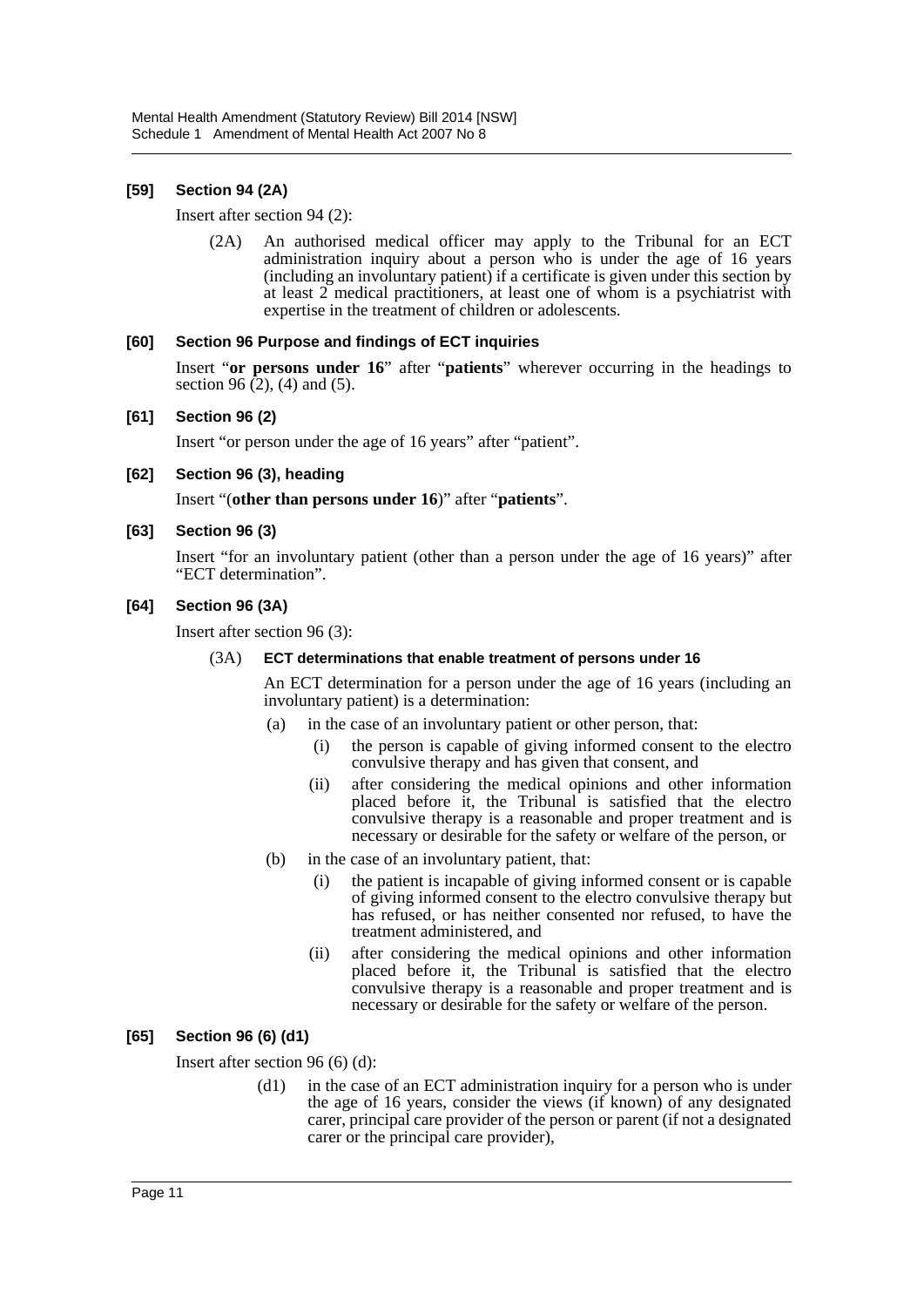## **[66] Section 97 Electro convulsive therapy register**

Insert "the President," after "Tribunal," in section 97 (5).

## **[67] Section 100 Secretary may consent to surgery**

Omit "the primary carer" from section 100 (2). Insert instead "a designated carer".

## **[68] Section 100 (3)**

Omit section 100 (3) and (4). Insert instead:

- (3) On an application, the Secretary may consent to the performance of a surgical operation on an involuntary patient if of the opinion that:
	- (a) the patient is incapable of giving consent to the operation, and
	- (b) it is desirable, having regard to the interests of the patient, to perform the surgical operation on the patient.

## **[69] Section 101 Tribunal may consent to surgery**

Omit "the primary carer of the person does not agree" from section 101 (2).

Insert instead "none of the designated carers of the person agree".

## **[70] Section 101 (4)**

Omit "a voluntary patient or".

## **[71] Section 129 Official visitors**

Omit "the primary carer" from section 129 (3) (b).

Insert instead "a designated carer or principal care provider".

## **[72] Section 131 Inspections of mental health facilities by official visitors**

Omit "the primary carer" from section 131 (6).

Insert instead "a designated carer or principal care provider".

## **[73] Section 134 Request by patient or other person at mental health facility to see official visitor**

Omit "the primary carer" from section 134 (1). Insert instead "a designated carer or principal care provider".

## **[74] Section 134 (1)**

Insert "or care provider" after "or carer".

**[75] Section 134 (2)**

Omit "or primary carer's".

Insert instead "or designated carer's or principal care provider's".

## **[76] Section 134A**

Insert after section 134:

## **134A Request by patient or other person at other health facility to see official visitor**

(1) A person referred to in section 18 (2) who is detained in a health facility other than a mental health facility, or a designated carer or the principal care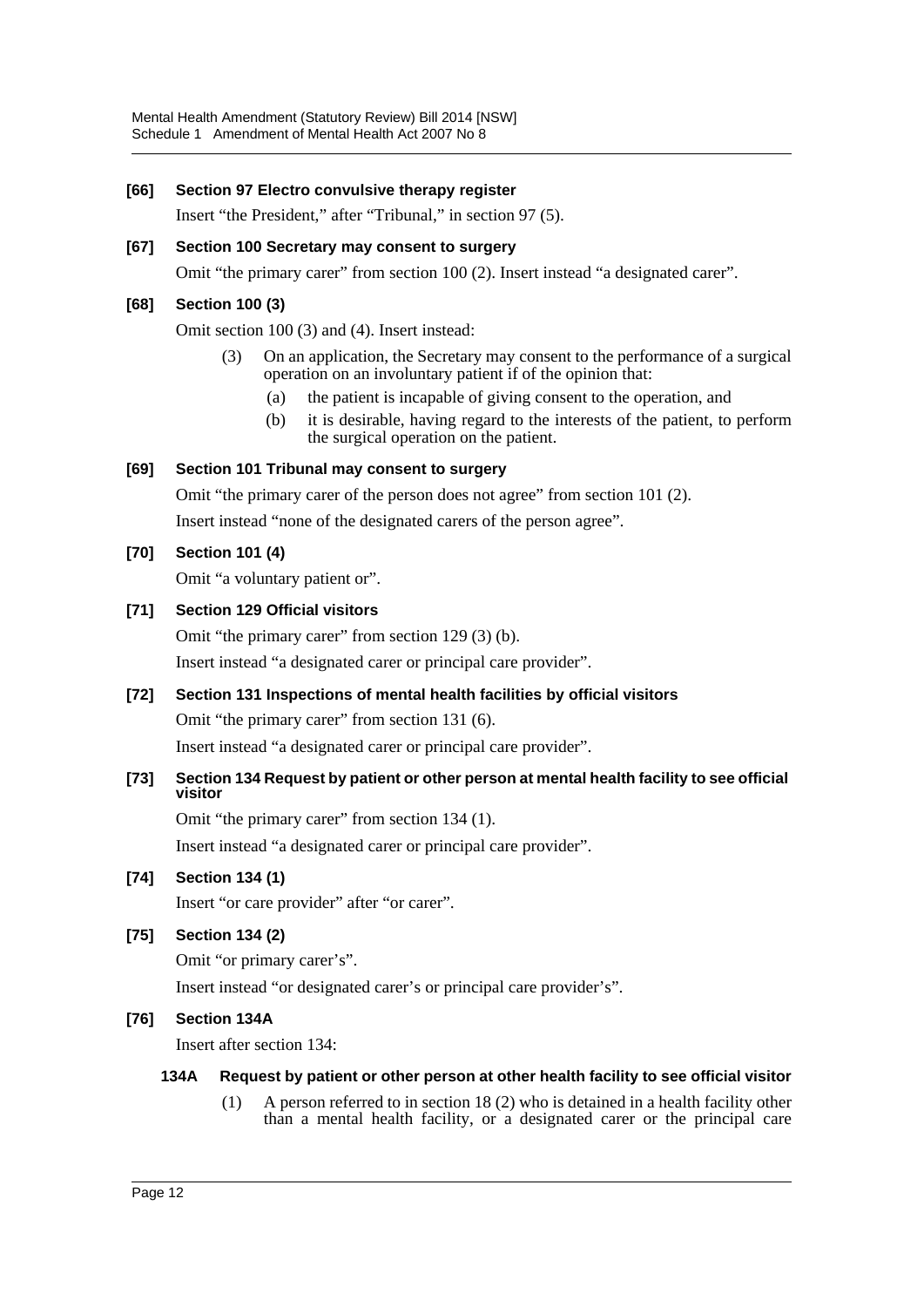provider of the person, may notify the medical superintendent of the health facility that the person, carer or care provider desires to see an official visitor.

- (2) The medical superintendent must inform the Principal official visitor of the person's or carer's or care provider's desire to see an official visitor not later than 2 days after receiving the notification.
- (3) The Principal official visitor is to arrange for an official visitor to visit the health facility as soon as reasonably practicable.
- (4) The regulations may make provision for or with respect to the following:
	- (a) the functions of an official visitor who visits a health facility under this section,
	- (b) the obligations of the medical superintendent of a health facility in respect of a visit under this section.

## **[77] Section 147 Annual report**

Omit section 147 (2) (d). Insert instead:

(d) the number of persons detained as involuntary patients.

## **[78] Section 152 Legal representation of mentally ill persons and other persons**

Omit "a developmental disability of mind" wherever occurring.

Insert instead "an intellectual disability or developmental disability".

#### **[79] Section 154 Rights of appearance and representation**

Insert after section 154 (3):

(4) A person who is under the age of 16 years who has a matter before the Tribunal must be represented by an Australian legal practitioner or, with the approval of the Tribunal, by another person of his or her choice, unless the Tribunal decides that it is in the best interests of the person to proceed without the person being so represented.

## **[80] Section 189 Disclosure of information**

Omit "primary carer" from section 189 (1) (c).

Insert instead "designated carer or principal care provider".

## **[81] Schedule 1 Medical certificate as to examination or observation of person**

Omit "personally" wherever occurring.

Insert instead "personally/by audio visual link".

## **[82] Schedule 1, item 1**

Omit the item. Insert instead:

- **1.** I am of the opinion that the person examined/observed by me is [*strike out alternative that is not applicable*]:
	- (a) a mentally ill person suffering from a mental illness and that owing to that illness there are reasonable grounds for believing that care, treatment or control of the person is necessary for the person's own protection from serious harm or for the protection of others from serious harm,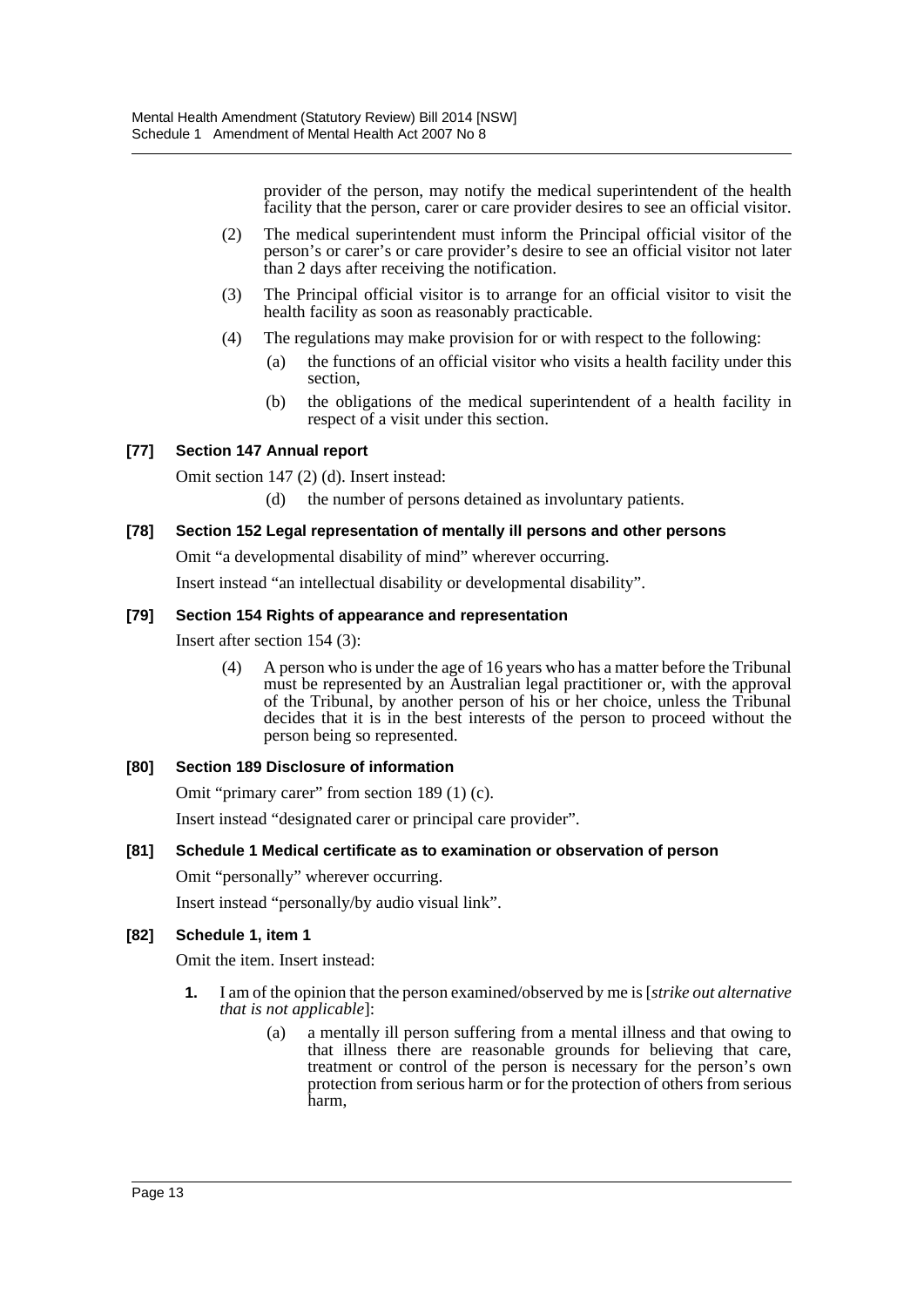(b) a mentally disordered person whose behaviour for the time being is so irrational as to justify a conclusion on reasonable grounds that temporary care, treatment or control of the person is necessary for the person's own protection from serious harm or for the protection of others from serious harm.

## **[83] Schedule 1, item 6**

Omit "the primary carer". Insert instead "a designated carer or the principal care provider".

## **[84] Schedule 1, note 1**

Omit "developmental disability of mind".

Insert instead "an intellectual disability or developmental disability".

#### **[85] Schedule 1, note 2**

Omit "personal".

## **[86] Schedule 1, note 4**

Omit the note. Insert instead:

**4** In the *Mental Health Act 2007*, *designated carer* and *principal care provider* are defined as follows:

#### **71 Designated carers**

- (1) The *designated carer* of a person (the *patient*) for the purposes of this Act is:
	- (a) the guardian of the patient, or
	- (b) the parent of a patient who is a child (subject to any nomination by a patient referred to in paragraph (c)), or
	- (c) if the patient is over the age of 14 years and is not a person under guardianship, a person nominated by the patient as a designated carer under this Part under a nomination that is in force, or
	- (d) if the patient is not a patient referred to in paragraph (a) or (b) or there is no nomination in force as referred to in paragraph (c):
		- (i) the spouse of the patient, if any, if the relationship between the patient and the spouse is close and continuing, or
		- (ii) any individual who is primarily responsible for providing support or care to the patient (other than wholly or substantially on a commercial basis), or
		- (iii) a close friend or relative of the patient.
- (2) In this section:

*close friend or relative* of a patient means a friend or relative of the patient who maintains both a close personal relationship with the patient through frequent personal contact and a personal interest in the patient's welfare and who does not provide support to the patient wholly or substantially on a commercial basis.

*relative* of a patient who is an Aboriginal person or a Torres Strait Islander includes a person who is part of the extended family or kin of the patient according to the indigenous kinship system of the patient's culture.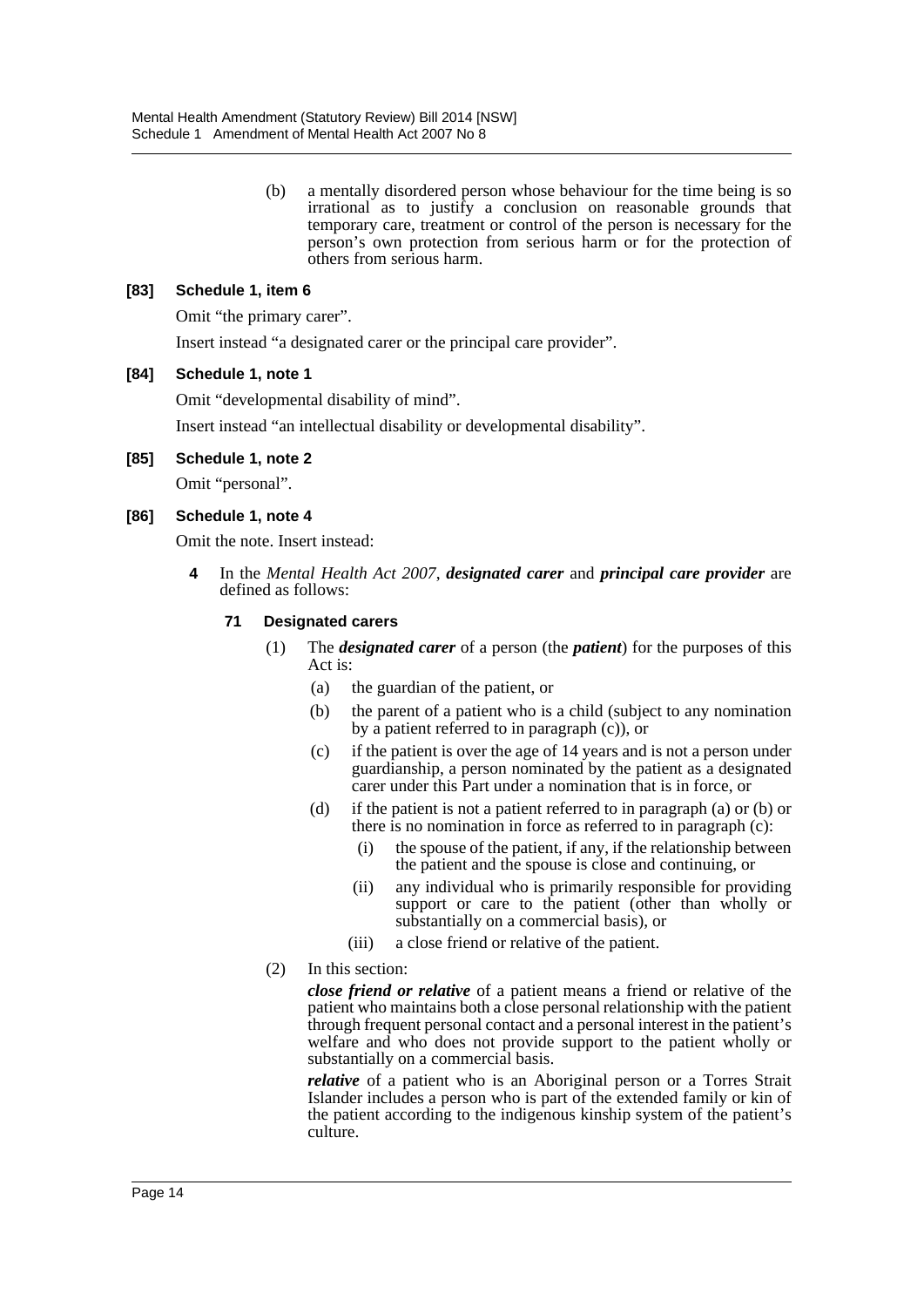## **72A Principal care providers**

- (1) The *principal care provider* of a person for the purposes of this Act is the individual who is primarily responsible for providing support or care to the person (other than wholly or substantially on a commercial basis).
- (2) An authorised medical officer at a mental health facility or a director of community treatment may, for the purposes of complying with a provision of this Act or the regulations, determine who is the principal care provider of a person.
- (3) The authorised medical officer must not determine that a person is the principal care provider of another person if the person is excluded from being given notice or information about the other person under this Act.
- (4) An authorised medical officer or a director of community treatment is not required to give effect to a requirement relating to a principal care provider of a person under this Act or the regulations if the officer or director reasonably believes that to do so may put the person or the principal care provider at risk of serious harm.
- (5) A principal care provider of a person may also be a designated carer of the person.

## **[87] Schedule 1, note 6**

Insert at the end of the notes:

**6** An examination or observation may be carried out by audio visual link by a medical practitioner or accredited person if it is not reasonably practicable for a medical practitioner or accredited person to personally examine or observe a person for the purposes of this form.

## **[88] Schedule 3, heading**

Insert "**for persons detained in mental health facility**" after "**rights**".

## **[89] Schedule 3**

Insert "You or a person who asks for you to be let out may appeal to the Mental Health Review Tribunal against a refusal by the medical superintendent or another authorised medical officer to let you out." at the end of the matter under the heading "**How can I get out of a mental health facility?**".

## **[90] Schedule 3**

Insert "You may be operated on if a person who is your designated carer and the Secretary of the Ministry of Health agree if you do not consent to the operation, but only if it is in your interests to have the operation." at the end of the matter under the heading "**Can I be treated against my will?**".

## **[91] Schedule 3**

Omit "your primary carer" where firstly and lastly occurring.

Insert instead "a designated carer or any other person who is your principal care provider".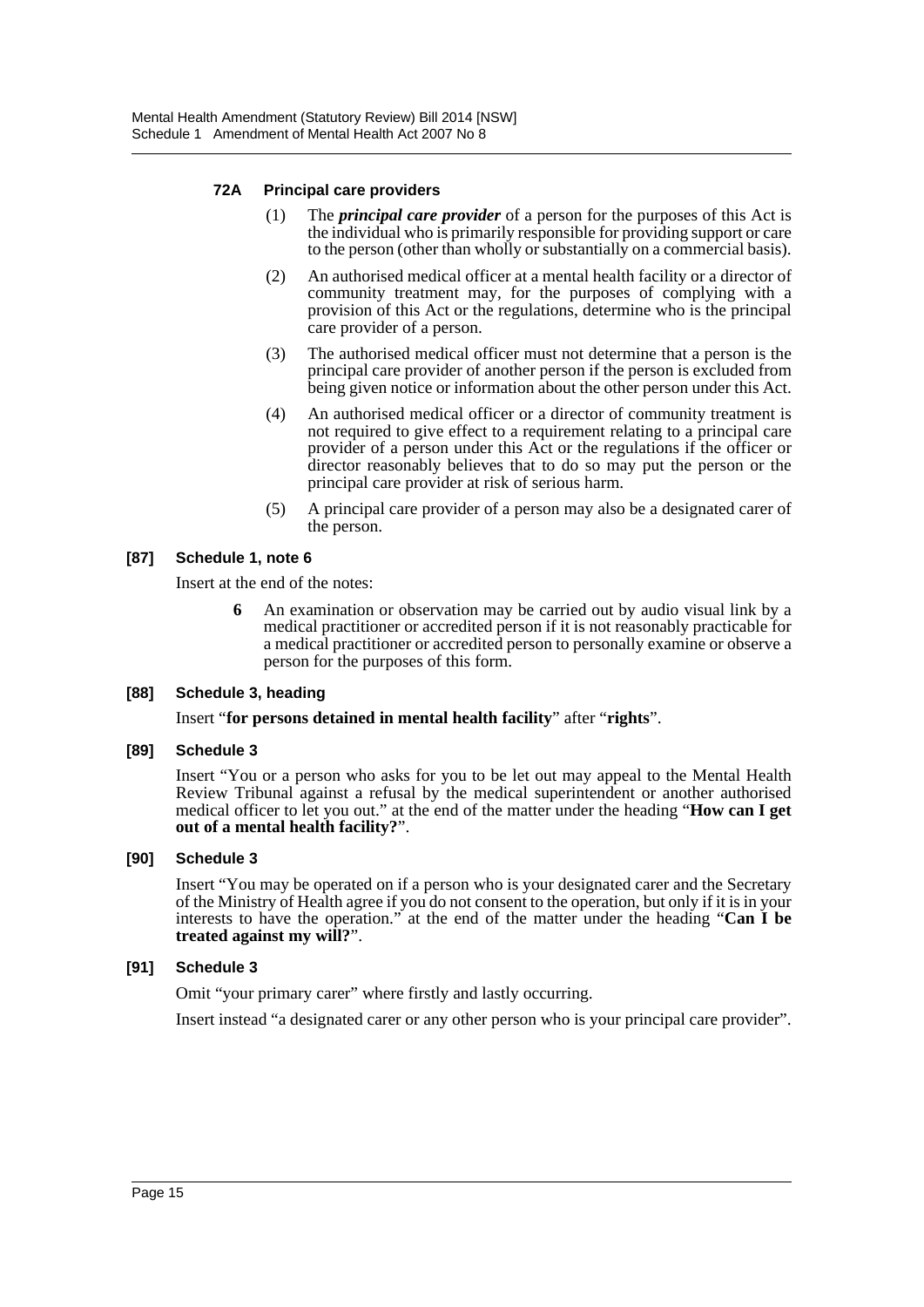## **[92] Schedule 3**

Insert after the matter under the heading "**Who can I ask for help?**":

## **Can I see an official visitor?**

You may ask any facility staff member if you can see an official visitor. Staff will arrange for a visit by an official visitor.

#### **[93] Schedule 3**

Omit "a person to be your primary carer".

Insert instead "up to 2 people to be your designated carers, including a person who is also your principal care provider,".

#### **[94] Schedule 3**

Omit "Your primary carer".

Insert instead "A designated carer or any other person who is your principal care provider".

#### **[95] Schedule 3A**

Insert after Schedule 3:

## **Schedule 3A Statement of rights for voluntary patients**

(Section 74A (3))

## **Statement of rights**

## **Your rights**

You should read the questions and answers below to find out your rights and what may happen to you after you become a patient in a mental health facility.

#### **What happens about my treatment at a mental health facility?**

The medical staff must tell you about your treatment, treatment alternatives and the effects of treatment if you ask. They must also tell you about treatment plans and recovery plans for your ongoing care and get your agreement to them, if you are able to agree.

You can accept or refuse any treatment and you can stop agreeing to a treatment at any time. You must not be given excessive or inappropriate medication.

#### **Who else may be at a mental health facility?**

Other patients in the mental health facility may be very ill and being kept and treated in the mental health facility without their agreement.

#### **How can I get out of a mental health facility?**

You can leave the mental health facility at any time but you need to tell a staff member that you wish to leave. You may also be discharged by the medical superintendent or another authorised medical officer if they think you are not likely to get a benefit from more care or treatment as a patient.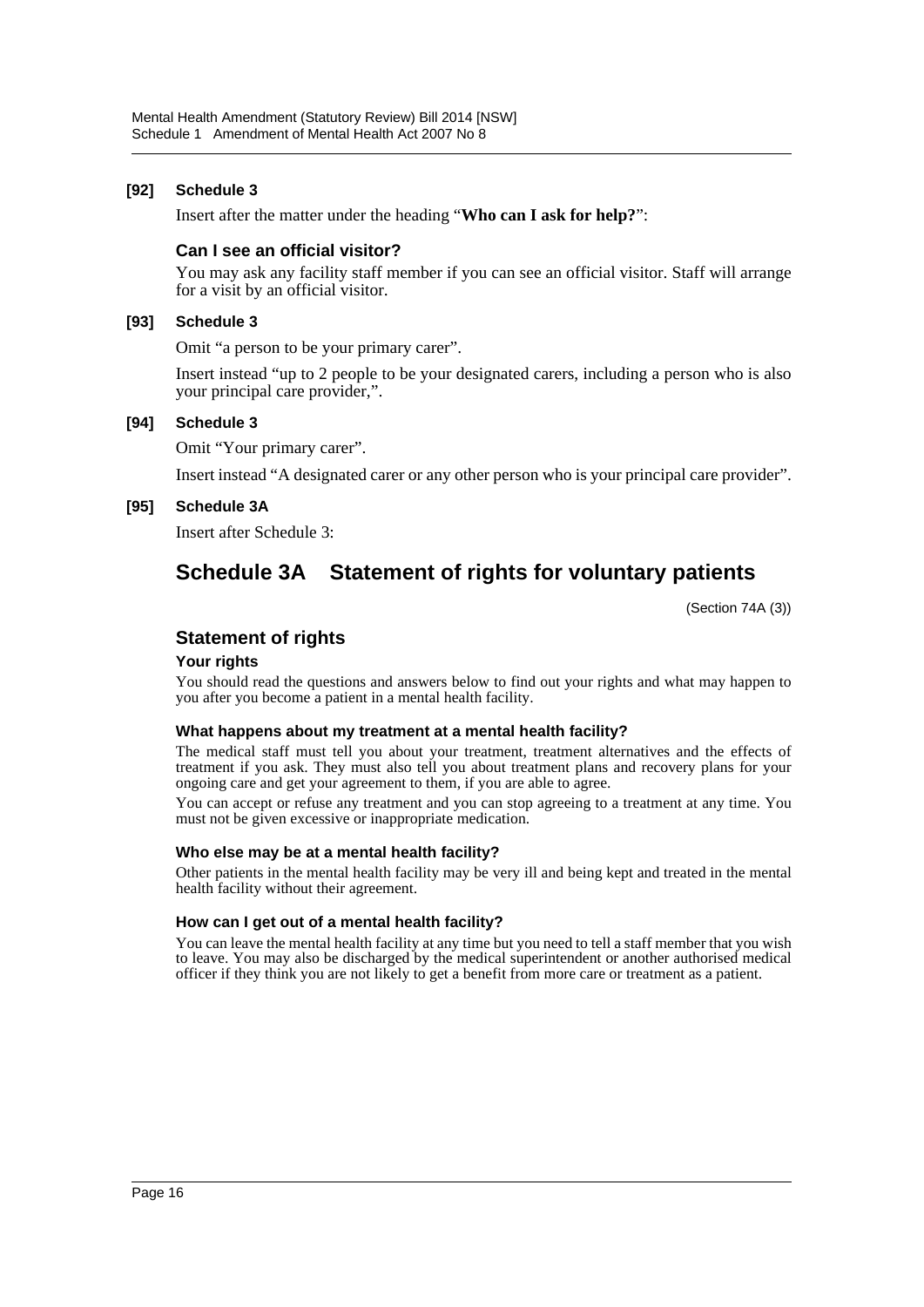#### **When can I be kept in a mental health facility against my will?**

You can be kept in a mental health facility against your will if you are certified by the facility doctor as a mentally ill person or a mentally disordered person. You may be kept for up to 2 hours against your will so that the facility doctor may see you to decide whether to certify you.

A mentally ill person is someone who has a mental illness and who needs to be kept in a mental health facility for their own protection or to protect other people. A mentally disordered person is someone whose behaviour shows that they need to be kept in a mental health facility for a short time for their own protection or to protect other people.

The facility cannot continue to keep you against your will unless at least one other doctor also finds that you are a mentally ill person or a mentally disordered person. At least one of the doctors who sees you must be a psychiatrist.

#### **Is there any review of decisions about me or of my case?**

If a mental health facility doctor who is not the medical superintendent refuses to admit you as a voluntary patient or decides to discharge you from the facility, you can ask the medical superintendent of the facility to review that decision.

If you are a patient in a mental health facility for more than 12 months, the Mental Health Review Tribunal will review your case and also find out whether you have agreed to stay as a patient. The Tribunal may order you to be discharged after reviewing your case.

#### **Can I be given electro convulsive therapy (ECT) against my will?** No.

#### **Who can I ask for help?**

You may ask any facility staff member, social worker, doctor, official visitor, chaplain, your own lawyer or the Mental Health Advocacy Service for help. The Mental Health Advocacy Service telephone number is: ............................................................................................................................

**(Note.** Appropriate telephone numbers should be included.)

#### **Can I see an official visitor?**

You may ask any facility staff member if you can see an official visitor. Staff will arrange for a visit by an official visitor.

#### **Can I ask a friend or relative to act for me?**

You may nominate up to 2 people to be your designated carers, including a person who is also your principal care provider, while you are in a mental health facility. A designated carer or your principal care provider may ask for information on your behalf and will be informed if you are kept in a mental health facility, transferred or discharged and of proposed special mental health treatments. You and a designated carer or any other person who is your principal care provider also have the right to be given information about follow-up care if you are discharged.

## **[96] Schedule 4 Provisions relating to Principal official visitor and official visitors**

Omit "3 years" from clause 2. Insert instead "4 years".